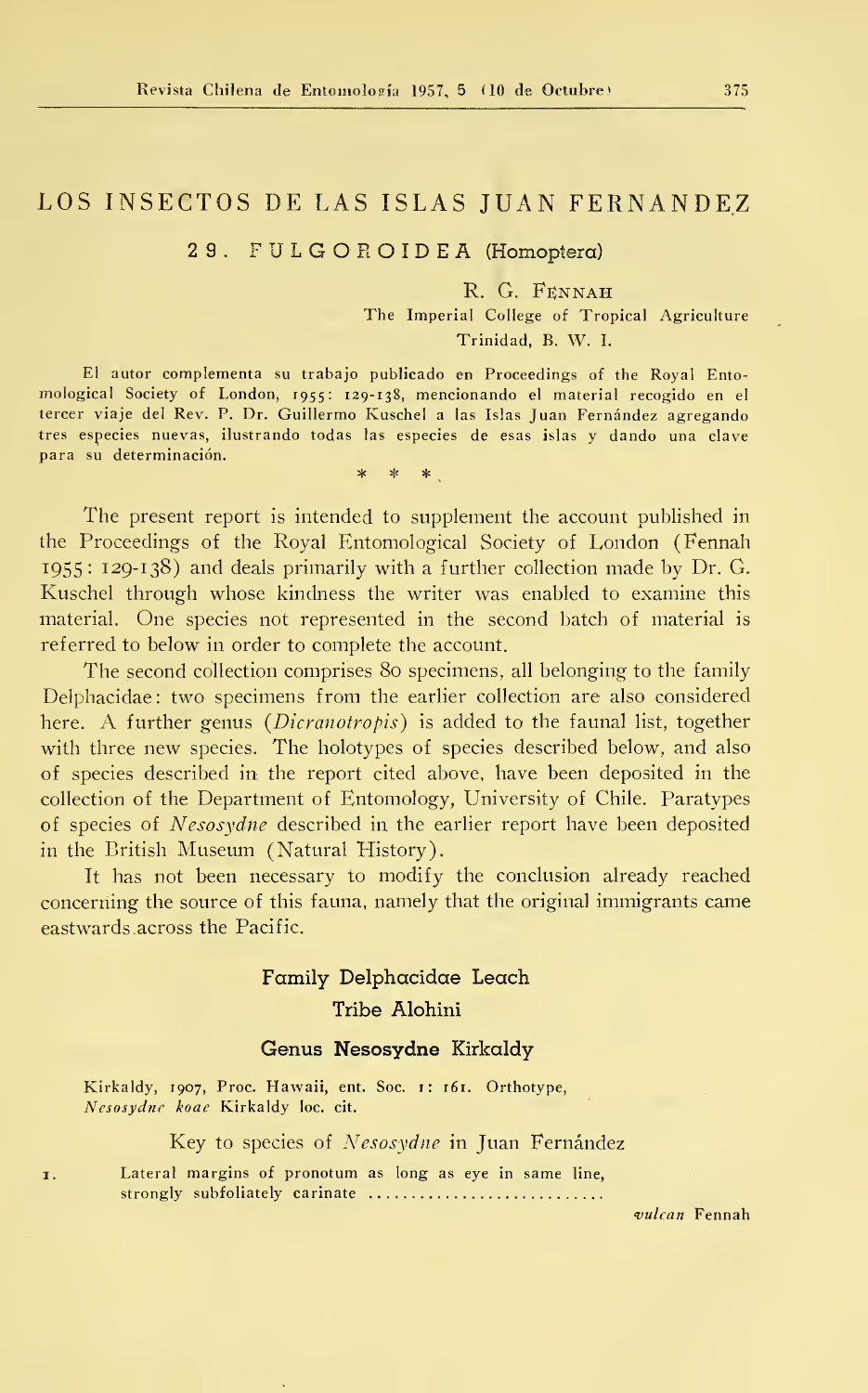|       | Lateral margins of pronotum short, not nearly as long as<br>eve in same line, and not at all carinate                                                                                                                                                                                                            |                         |
|-------|------------------------------------------------------------------------------------------------------------------------------------------------------------------------------------------------------------------------------------------------------------------------------------------------------------------|-------------------------|
| 2.    | Antennae with segments of equal length                                                                                                                                                                                                                                                                           | $\overline{z}$          |
|       | Antennae with basal segment shorter than distal                                                                                                                                                                                                                                                                  | sappho Fennah           |
| $3 -$ | Tegmina much surpassing abdomen, heavily infumed, with<br>transverse veinlets pallid, membrane infumed or pale in<br>part; wings fully developed; basal antennal segment as<br>$long$ as broad, or nearly so                                                                                                     | $\overline{\mathbf{3}}$ |
|       |                                                                                                                                                                                                                                                                                                                  | oreas Fennah            |
|       | Tegmina not or scarcely surpassing abdomen, not marked<br>as above; wings absent; basal antennal segment markedly                                                                                                                                                                                                |                         |
|       | Tegmina with apical cell M $r + 2$ 2.0 or 2.5 times as<br>long as broad at widest part, Cu I not forked in corium,<br>two transverse veins present, no veinlets traversing cell Sc<br>or cell Cu 1, apex of tegmen broadly rounded. Frons widest<br>just distad of middle, lateral margins distincly incurved to | $\ddot{\bullet}$        |
|       |                                                                                                                                                                                                                                                                                                                  | calypso Fennah          |
|       | Tegmina with apical cell M $1 + 2$ typically 3.5 times as<br>long as broad at widest part. Frons widest three quarters                                                                                                                                                                                           |                         |
| 5.    | Tegmina acutely rounded distad of nodal line; only two<br>transverse veins present, none traversing apical cell Sc or<br>cell Cu 1; vein Cu 1 not forked in corium                                                                                                                                               | 5                       |
|       |                                                                                                                                                                                                                                                                                                                  | philoctetes Fennah      |
|       | Tegmina broadly rounded distad of nodal line; four or<br>five transverse veinlets present, one traversing apical<br>cell Sc and one traversing cell Cu 1; vein Cu 1 forked<br>deeply in corium; supernumerary veinlets sometimes pre-                                                                            |                         |
| 6.    | Second antennal segment twice as long as first; clypeus                                                                                                                                                                                                                                                          | 6                       |
|       | short, its lateral carinae each equal to width of clypeus at<br>base, and not prominently developed                                                                                                                                                                                                              |                         |
|       |                                                                                                                                                                                                                                                                                                                  | minos Fennah            |
|       | Second antennal segment 1.5 times as long as first;<br>clypeus elongate, its lateral carinae each much longer than<br>width of clypeus at base, distinct and subfoliate                                                                                                                                          |                         |
|       |                                                                                                                                                                                                                                                                                                                  | $clio$ n. sp.           |
|       | 1. Nesosydne vulcan Fennah (fig. 1)                                                                                                                                                                                                                                                                              |                         |

Fennah 1955 Proc. R. ent. Soc. Lond. 24: 135.

Two males, two females and two nymphs, Juan Fernández: Masatierra; Camote, 550 m. on Rea micrantha, January 9, 1955 (G. Kuschel).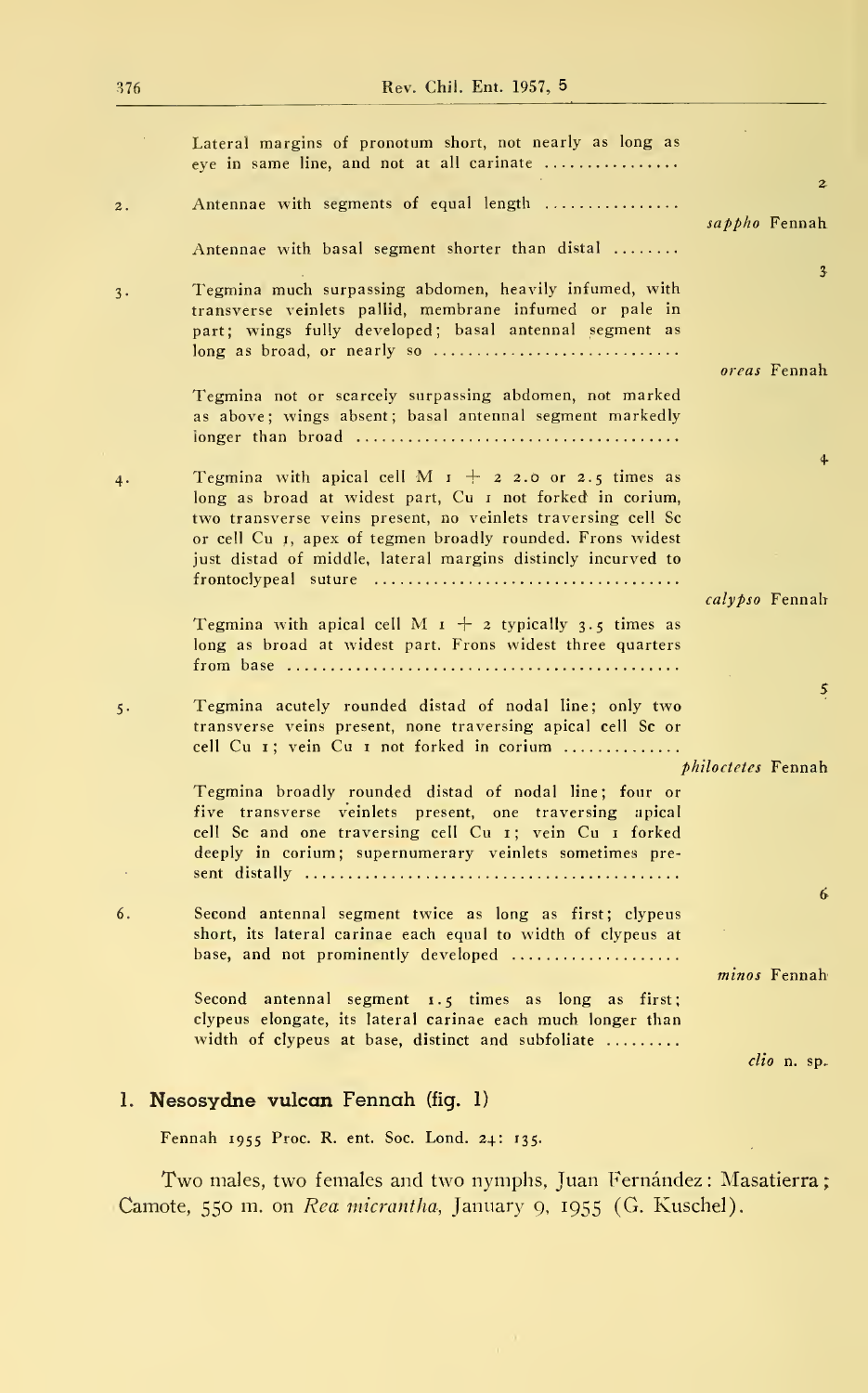#### 2. Nesosydne philoctetes Fennah (fig. 2)

Fennah 1955 Proc. R. ent. Soc. Lond. 24: 135.

The first sentence of the original description shouid be emended to read as follows. Antennae with second segment 1.9 times as long as first, basal segment 2.4 times as long as wide, second segment 4.0 times as long as broad.



Fig. 1. Nesosydne vulcan Fennah. A, Tegmen; B, anal segment and pygofer, posterior view; C, aedeagus, right side; D, aedeagus, left side; E, aedeagus, dorsal view of apical part; F, left genital style, posterior view.



Fig. 2. Nesosydne philoctetes Fennah. A, Tegmen; B, pygofer, anal segment and genital styles, posterior view; C, anal segment of male, right side; D, aedeagus, right side.

Four males and two females, Juan Fernández: Masatierra; Piedra Agujereada, 500 m. March 12, 1955; Plazoleta del Yunque, 200 m., March 3, 1955 (G. Kuschel)

#### 3. Nesosydne oreas Fennah (ñg. 3)

Fennah 1955 Proc. R. ent. Soc. Lond. 24: 133.

Two males and three females, Juán Ferández, Masatierra; Cerro Chumacera, February 22, 1951; Piedra Agujereada, 500 m., March 12, 1955. Masafuera; Quebrada de los Cabreros, 350 m., January 23, 1955, Inocentes Altos, 1200 m., February 20, 1955. (G. Kuschel).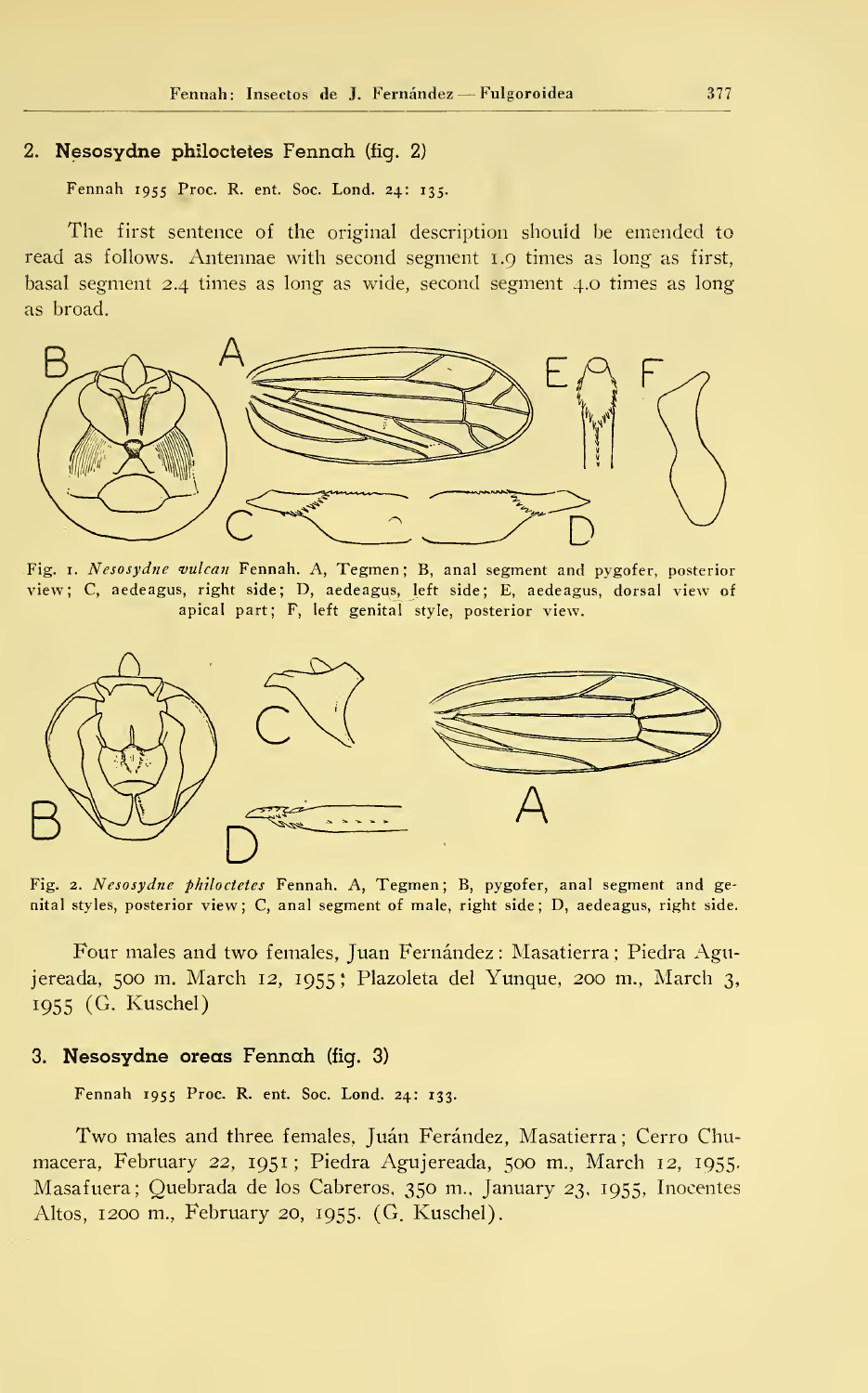# 4. Nesosydne calypso Fennah (fig. 4)

Fennah 1955 Proc. R. ent. Soc. Lond. 24: 134.

Post tibial calcar with 10 or <sup>11</sup> teeth. The hind margin and disc of the pronotum, and the mesonotal dise sometimes entirely pallid, and the basal abdominal tergites orange red.



Fig. 3. Nesosydne oreas Fennah. A, Tegmen; B, male genitalia, posterior view; C. anal segment of male, right side ; D, armature of diaphragm ; E, right genital style, side view; F, aedeagus, right side, orífice seen by transpareney.



Fig. 4. Nesosydne calypso Fennah. A, Tegmen; B, left genital style, posterior view; C, left genital style, side view; D, anal segment of male, posterior view; E, armature of diaphragm ; F, aedeagus, right side.

Eleven males, fourteen females and two nymphs, Juan Fernández: Masafuera; Quebrada de las Casas, January 20, February 3, 1955 on Gunnera masafuerac; Inocentes Altos, 1,200 m. February 4, 20, 1955 on Drimys confertifolia; Quebrada Rodríguez 1,100 m., February 9, 1955; La Correspondencia, 1,150- 1,400 m., January 28/29, 1955.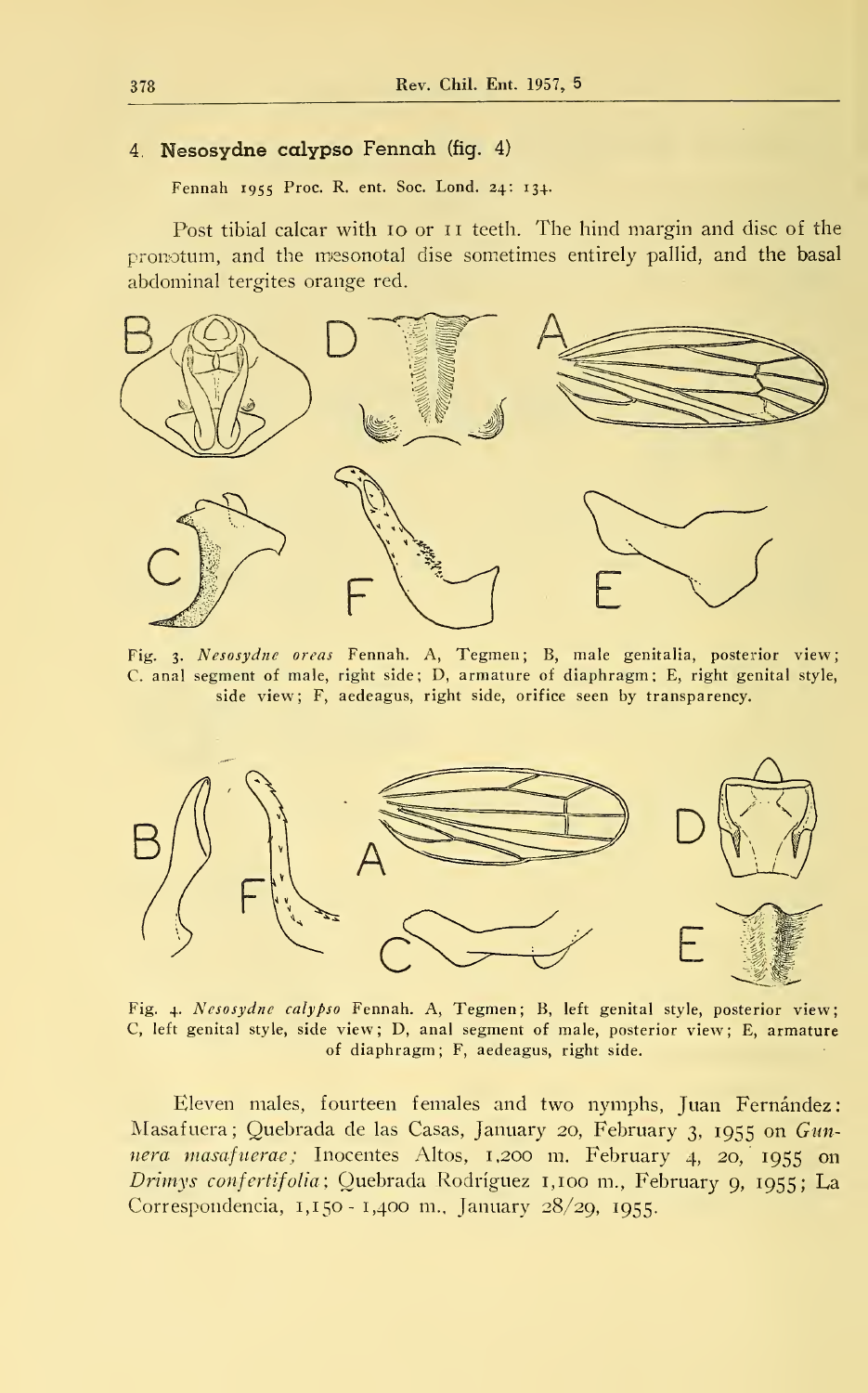#### 5. Nesosydne minos Fennah (fig. 5)

Fennah 1955 Proc. R. ent. Soc. Lond. 24: 132.

The number of teeth on the post tibial calcar varies between six and nine.

Eleven males, nine females and four nymphs, Juan Fernández: Masatierra; Alto Pangal, 600 m., March. 5, 1955; Piedra Agujereada 500 m., March 12, 1955; Masafnera ; Cordón del Barril, 1200 m., February 12, 1955,



Fig. 5. Nesosydne minos Fennah. A, Tegmen ; B, pygofer, postero-vetral view; C, anal segment of male, right side; D, armature of diaphragm; E, right genital style, side view; F, apical part of aedeagus, right side; G, apical part of aedeagus, left side.

on Pernettya rigida; Quebrada de las Casas, February 3, 1955 on Gunnera  $masafuerae$ ; La Correspondencia,  $1,150 - 1,400$  m., January 28, 29, 1955. (G. Kuschel).

#### 6. Nesosydne sappho Fennah (fig. 6)

Fennah 1955 Proc. R. ent. Soc. Lond. 24: 131.

One female, Juan Fernández, Masatierra ; Alto Inglés, 300 m., February 28, 1955 (G. Kuschel).

## 7. Nesosydne clio sp. n. (fig. 7)

Antennae with second segment longer than first  $(1.5 : I)$ , first segment longer than broad  $(2.3:1)$ , second longer than broad  $(3.5:1)$ . Median carina of frons forking at curvature into vertex. Clypeus elongate, its lateral carinae subfolíate and each much longer than greatest width of clypeus. Rostrum scarcely attaining post-trochanters, apical joint about four-fifhs length of subapical. Tegmina reaching o apex of abdomen; wings absent.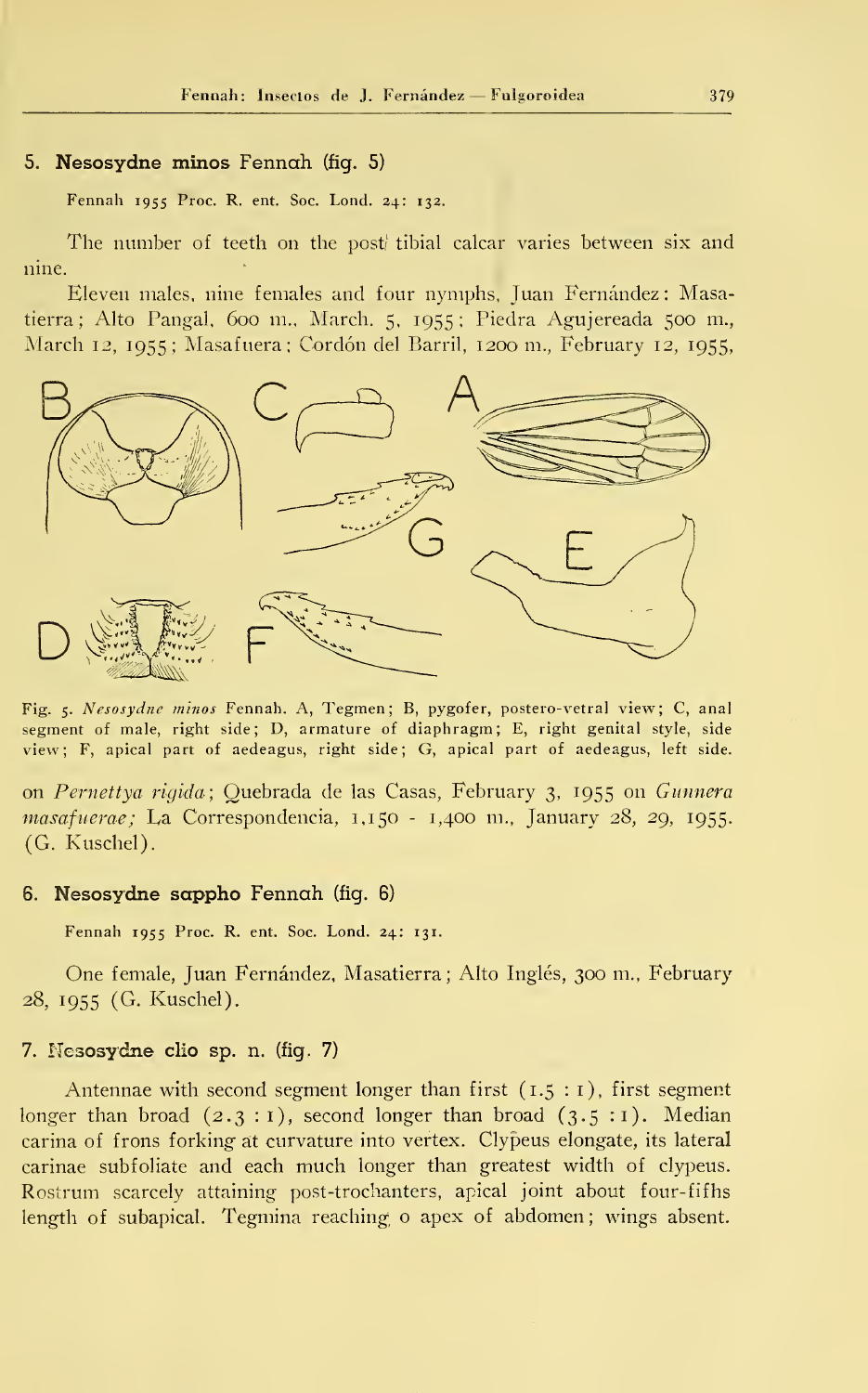Post tibiae laterally 2-spined, apically 5-spined; calcar 10-toothed, basal metatarsal joint with 6 teeth, second metatarsal joint with 4 teeth.

Intercarinal areas of frons and clypeus, vertex, pronotum and mesonotum, pleurites, procoxae and mesocoxae at base, longitudinal submarginal stripes on femora, tibiae except at apex, protarsi and mesotarsi and basal portions of metatarsal segments, and abdomen except dorsally at base and latero apical angles of each segment and hind margin of seventh and eigth ventrites, dark fuscous. Carinae of head and thorax, antennae except for a fuscous suf fusión, five rounded spots along hind margin of pronotum behind each eye, and lighter parts of coxae and legs and abdomen testaceous to stramineous.



Fig. 6. Nesosydne sappho Fennah. A, Tegmen; B, anal segment of male, posterior view; C, right genital style; D, sketch outline of aedeagus, right side; E, apex of aedeagus, dorsal view ; F, apex of aedeagus, ventral view ; G, armature of diaphragm.

Tegmina hyaline,  $Sc + R$  at base and basal margin of clavus, a broad suffusion from node to apex of clavus, including claval margin, veins distad of this band, and apical margin, fuscous: transverse veinlets hyaline.

Anal segment of male narrow, ring-like, with latero-apical angles each produced ventrad into a very short tooth-like spine. Pygofer in posterior view only very slightly wider than deep, laterodorsal angles not at all pro duced. Diaphragm deep at sides, moderately narrow at middle, dorsal margin of median área broadly concave, armature developed in form of a broad vertical ridge strongly produced caudad, and slightly constricted in its ventral half. Aedeagus moderately long, curved dorsocaudad, distally tapering, a row of minute teeth ventrally in basal half, distally extending upward across left side of aedeagus to join a short row of coarser teeth laterodorsally; a row of coarse teeth laterodorsally on right, meeting its counterpart of left side subapically, one or two minute decurved teeth at apex. Orífice lenti cular, opening subapically on left.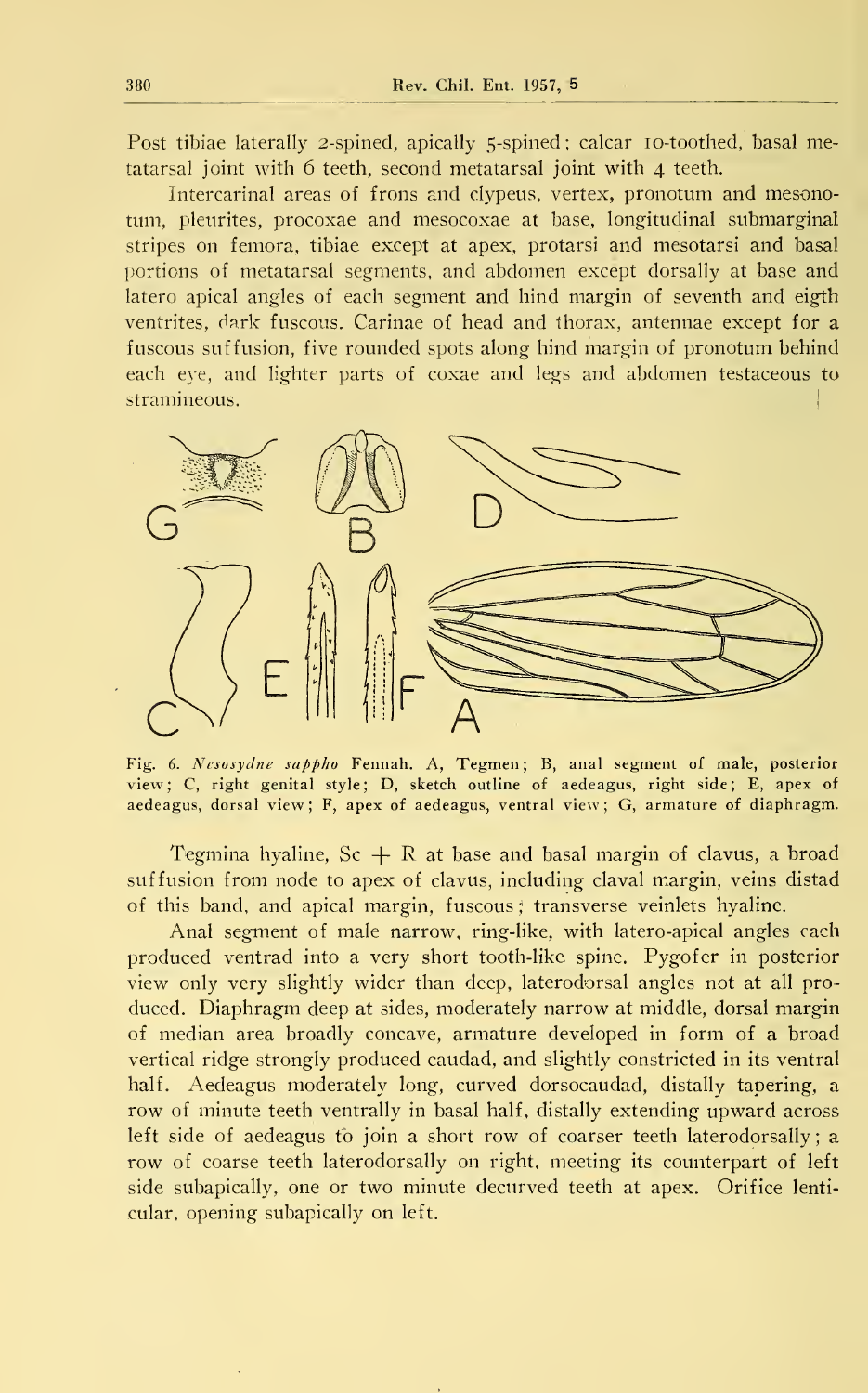Genital styles broadly curved in profile, with ascending portion relati vely slender; in posterior view, very obtusely angulate at middle, thence directed dorsad and weakly laterad, apex rounded-oblique.

Male: length, 3.5 mm, tegmen, 3.1 mm.



Fig. 7. Nesosydne dio sp. n. A, Tegmen; B, anal segment, pygofer and genital styles, posterior view; C, left genital style and armature of diaphragm, side view; D, aedeagus, left side intermedíate row of spines seen by transparency.

Holotype male, Juan Fernández: Masatierra; Bahía Cumberland, January 1, 1952, (G. Kuschel). This species, in general form of genitalia, resembles only  $N$ . minos Fenn. and  $N$ . oreas Fenn. It differs from the former in the shape of the pygofer and of the armature of the diaphragm, and in the shape of the genital styles and of the aedeagus; while from N. oreas it differs in all these characters and also in the spinose ornamentation of the anal segment.

# Tribe Delphacini

#### Genus Dicranotropis Fieber

Fieber 1866 Verh. zool. bot. Ges. Wien. 16: 521 Logotype, Delphax hamata Boheman Svensk. vet. Akad. 1847: 45.

# 1. Dicranotropis acheron sp. n. (fig. 8, A)

Frontal carinae uniting below level of eye. Post-tibiae laterally 2-spined, apically five-spined, calcar with twenty or more minute teeth, basal metatarsal joint with seven teeth, second tarsal joint with four teeth.

Fuscous-piceous; carinae of head and thorax, antennae, lateral fields of pronotum, and legs pallid whitish-stramineous; vertex, disc of pronotum and of mesonotum, anal segment and posterior margin of pygofer yellow. Intercarinal areas of frons distally, pronotum behing eyes and anterior portion of lateral field of pronotum, testaceous; dorsal surface of abdomen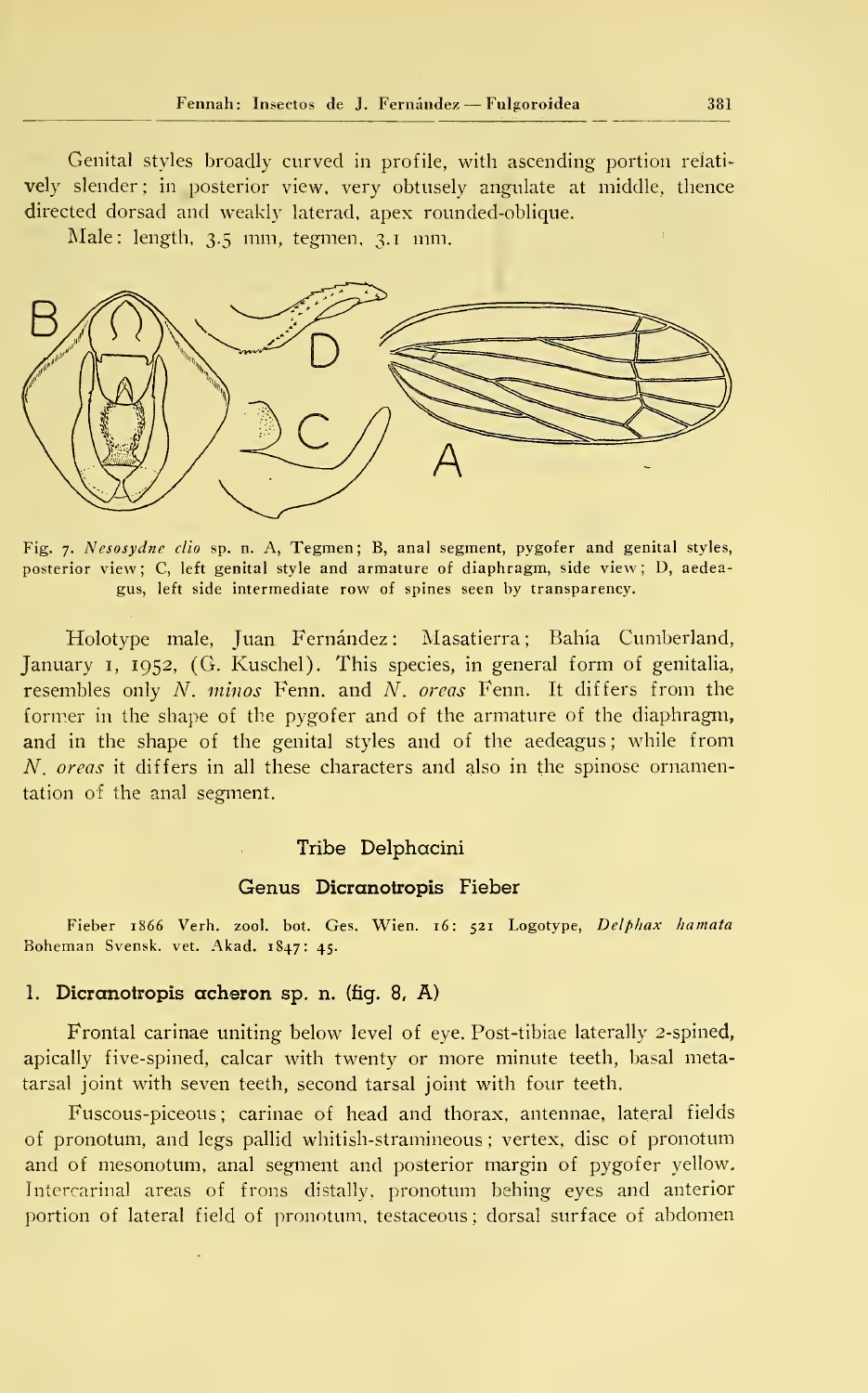at base and apex orange yellow. Brachypterous tegmina yellowish hyaline, margin white except for a fuscous interruption at level of claval apex.

Anal segment ring-like, each latero-apical angle strongly produced late roventrally in a stout process wich in turn is produced into a long spine.

Pygofer with anal foramen rhomboidal, laterodorsal angles not produced. Diaphragm widely perforated above, strongly narrowed at middle, armature developed only as a narrow dark lenticular area of thickened epidermis along upper margin.

Aedeagus rather long, slender, with genital orífice ovate, opening on left side at apex. Three teeth situated dorsally on left, five large and widely spaced on right, descending obliquely from dorsal surface near apex to ventral margin at middle, a curved spine near base on left directed laterad then caudad weakly serrate on its lower edge.



Fig. 8. A, Dicranotropis acheron sp. n. Male genitalia, posterior view, left genital style and concealed spine of anal segment indicated in broken line. Fig. 8. B-D, Delphacodes cerberus sp. n. B, male genitalia, posterior view, left genital style indicated by broken line; C, apex of aedeagus, left side; D, left genital style.

Genital styles moderately long, curved upward and narrowed distally, abruptly and stongly produced laterad near apex and slightly recurved at tip: inner angle acute, slightly produced.

Male : length, 2,6 mm.

Holotype male Juan Fernández: Masatierra; Bahía Cumberland, February 14, 1955 (G. Kuschel). This species is distinguished by the shape of the male genitalia. It differs from the widespread D. cognata Muir in the shape of the genital styles.

### Genus Delphacodes Fieber

Fieber 1866 Verh. zool. bot. Ges. Wien. 16: 524. Logotype, Dclphax mulsanti Fieber 1866 op. cit.: 526.

# 1. Delphacodes cerberus sp. n. (fig. 8, B-D)

Frons as broad at base as at apex, lateral margins subparallel, slightly arcuate, median carina forked at curvature into vertex. Antennae with basal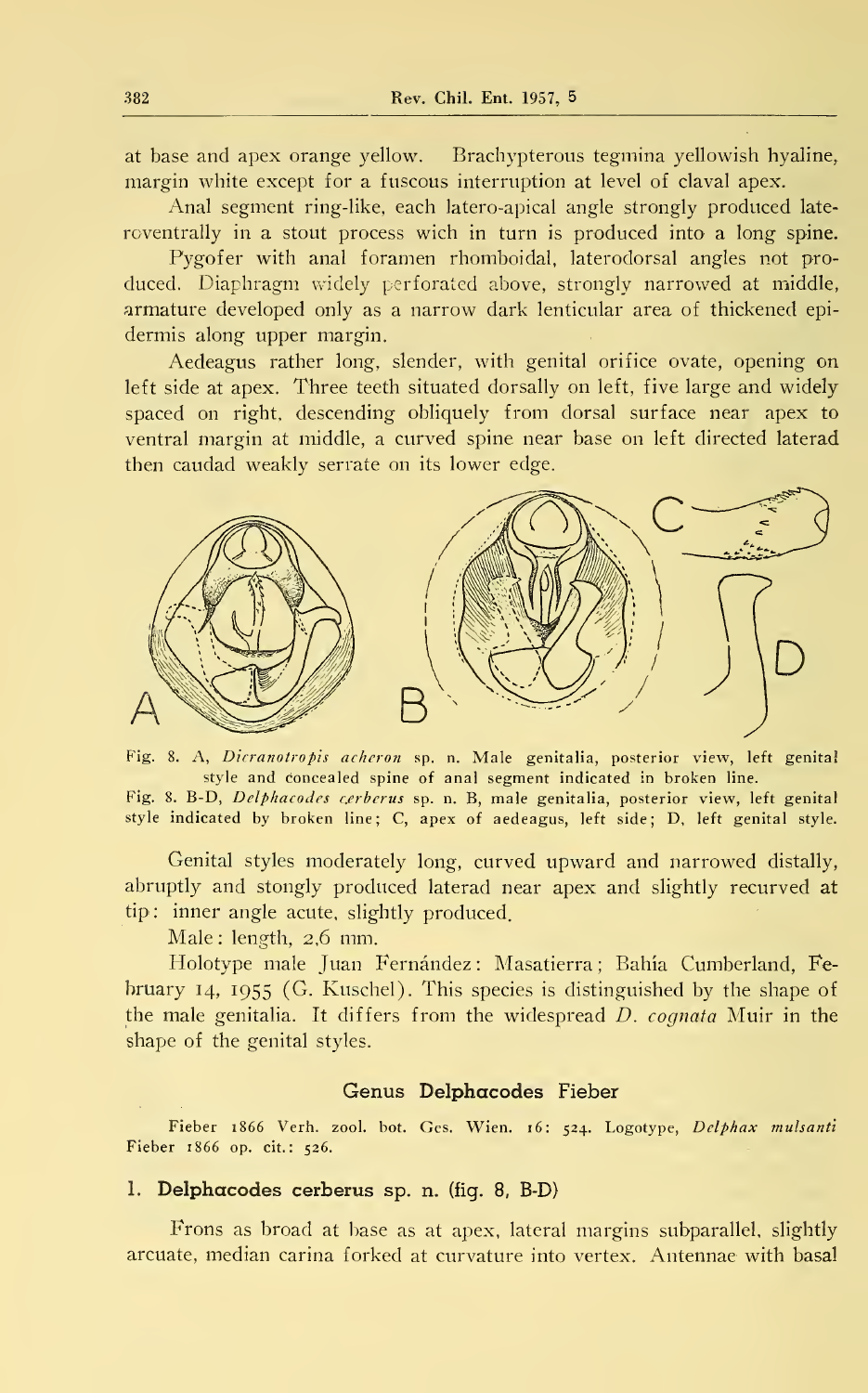segment distinctly longer than broad, about two-thirds length of second segment, ocelli very small, almost obsolete. Post-tibiae laterally two-spined, apically five-spine 1, basal metatarsal joint seven-spined, second metatarsal four-spined, calcar with 12 teeth.

Testaceous; intercarinal areas of frons and genae, except for a few diffuse round spots, pronotum behind eyes in part, and legs rather lightly



Fig 9. Delphacodes selkirki (Muir). A, male genitalia, posterior view ; B, armature of diaphragm; C, apex of aedeagus, left side.

suffused fuscous. Intercarinal areas of vertex, pronotum and mesonotum, clypeus and thoracic pleurites darker fuscous. Tegmina (brachypterous) vellowish-hyaline, veins setose, weakly suffused yellowish-fucous, a brown tinge near apex of clavus.

Anal segment small, ring-like, with a pair of long spinose processes



Fig. 10. Delphacodes kuscheli Fennah. A, male genitalia, posterior view; B, dorsal margin of median portion of diaphragm; C, aedeagus, right side; D, right gemital style, side view.

arising submedially, directed ventrad, and lying close to aedeagus. Pygofer with foramen rounded, laterodorsal angles not at all produced ; diaphragm deep latreally, strongly narrowed to middle ; armature polished, black, pro duced caudad in its upper half.

Aedeagus short, stout, laterally compressed, widening distad. An oblique row of 3-5 teeth dorsolaterally on right near apex; a steeply oblique row of 8 teeth on left descending from dorsal surface at apex to near ventral